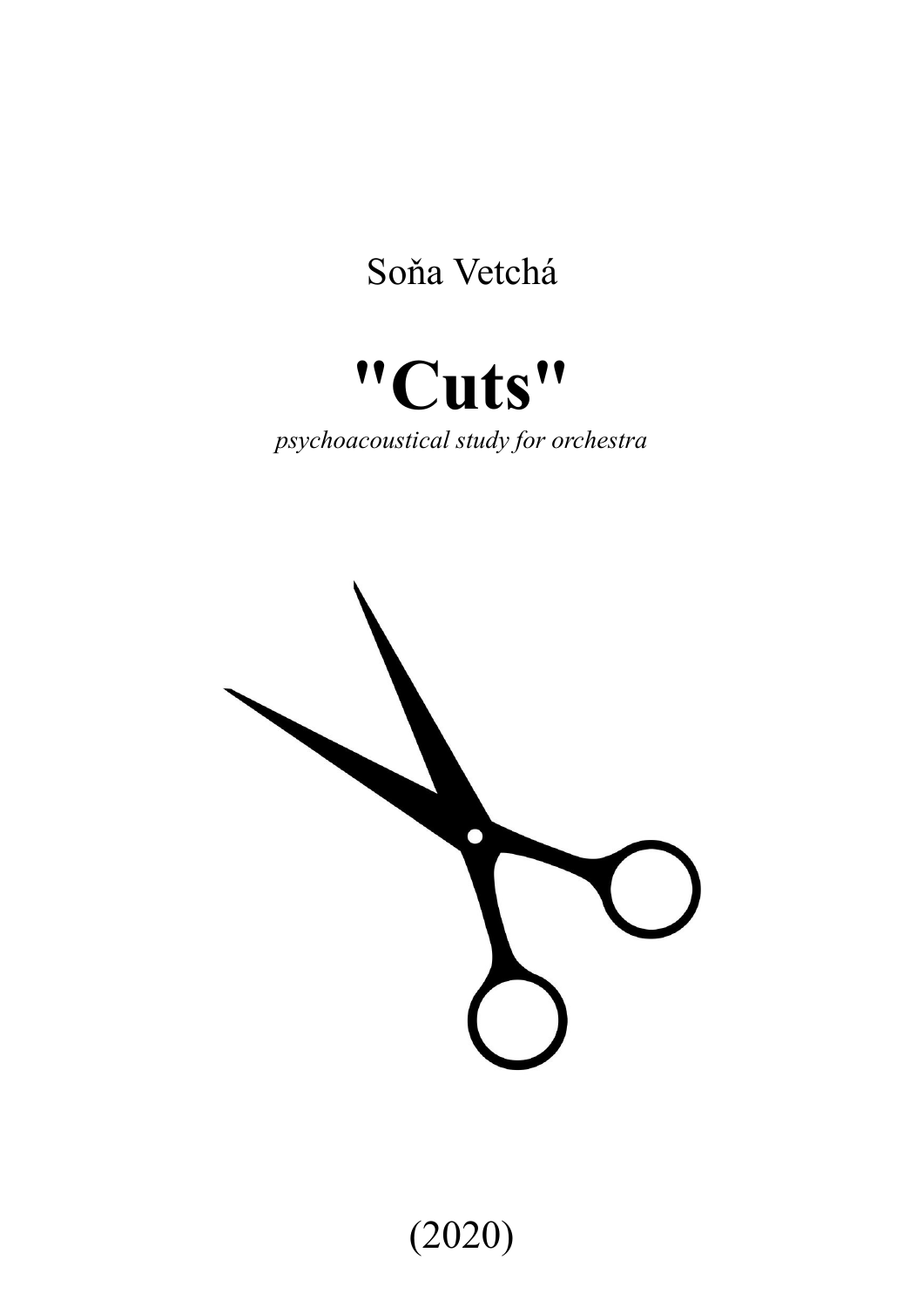#### **Instrumentation:**

flutes (2) oboes (2) clarinet in B (1) bass clarinet in B (1)

crotales glocken-spiel (1) marimba (1) tam-tam (1) cymbal chinese cymbal (1) mini splash (1) bass drum (1)

> piano (1) organ (1) harp (1)

violins I (8) violins II (6) violas I (3) violas II (3) violoncellos (4) contrabasses (2)

### **Explanations:**

very slow vibrato with 1/4 tone oscilation

part of percussions - l.s. during the whole piece

clarinets - in the score (in C)

organ register - principal and 4´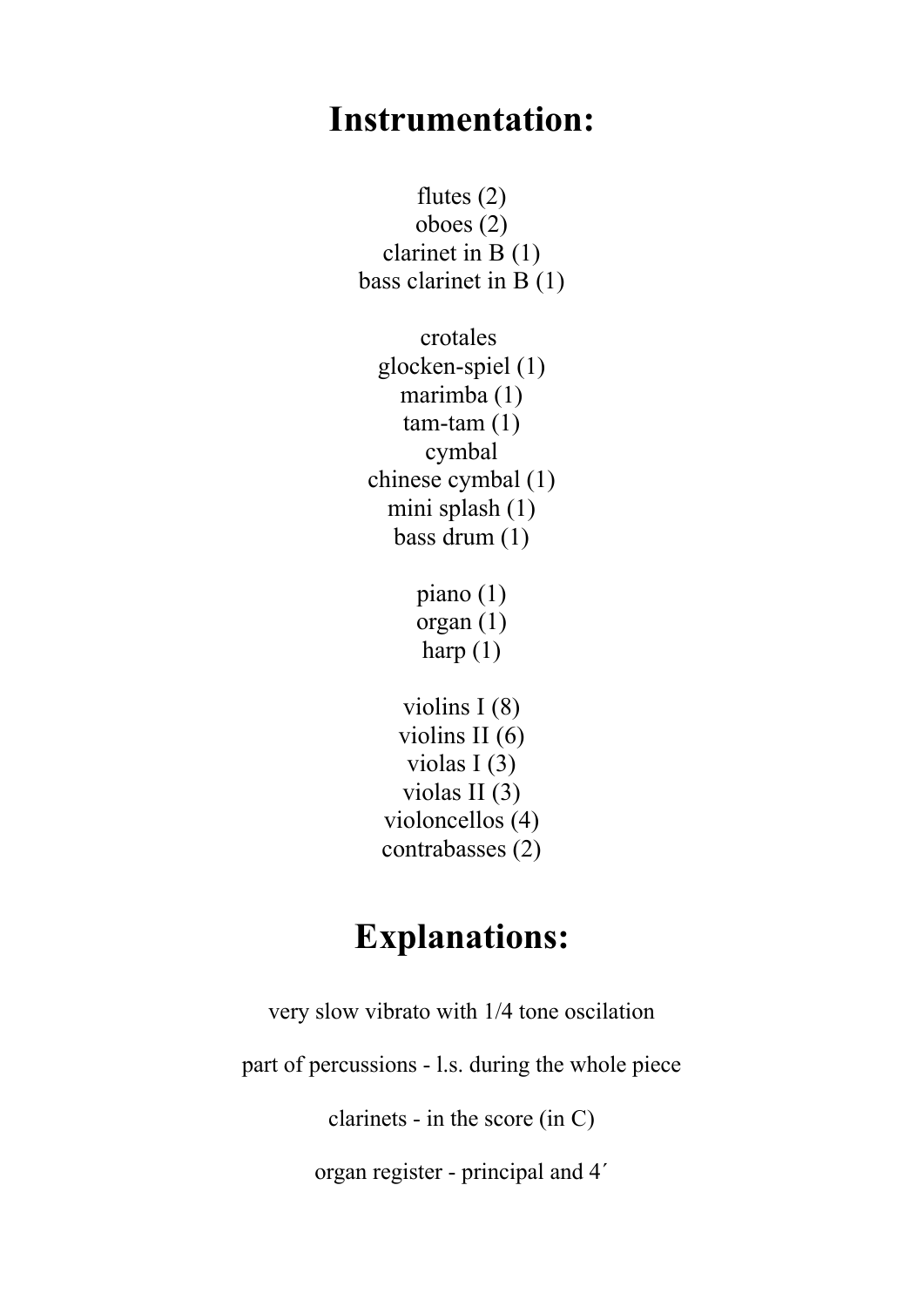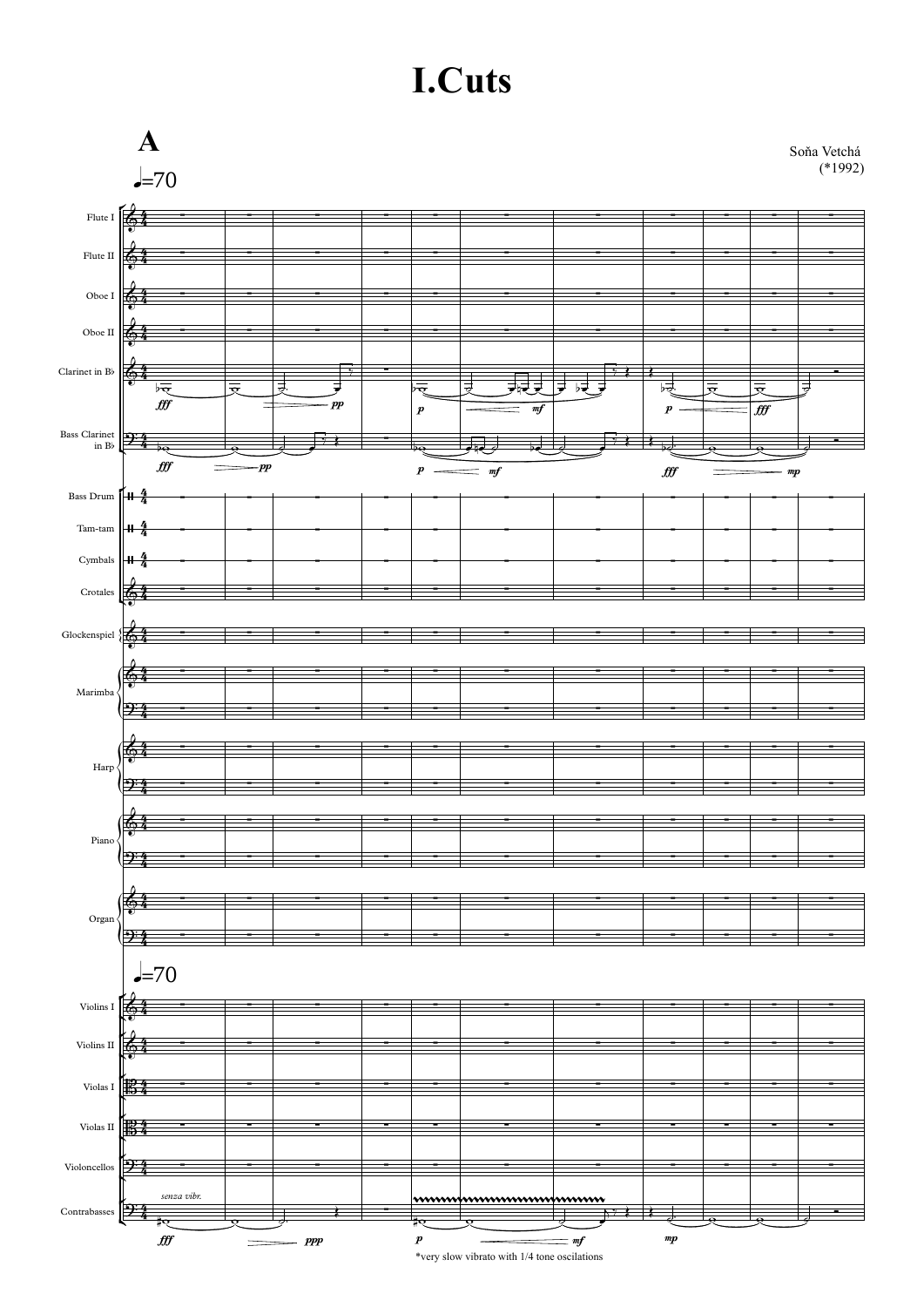

3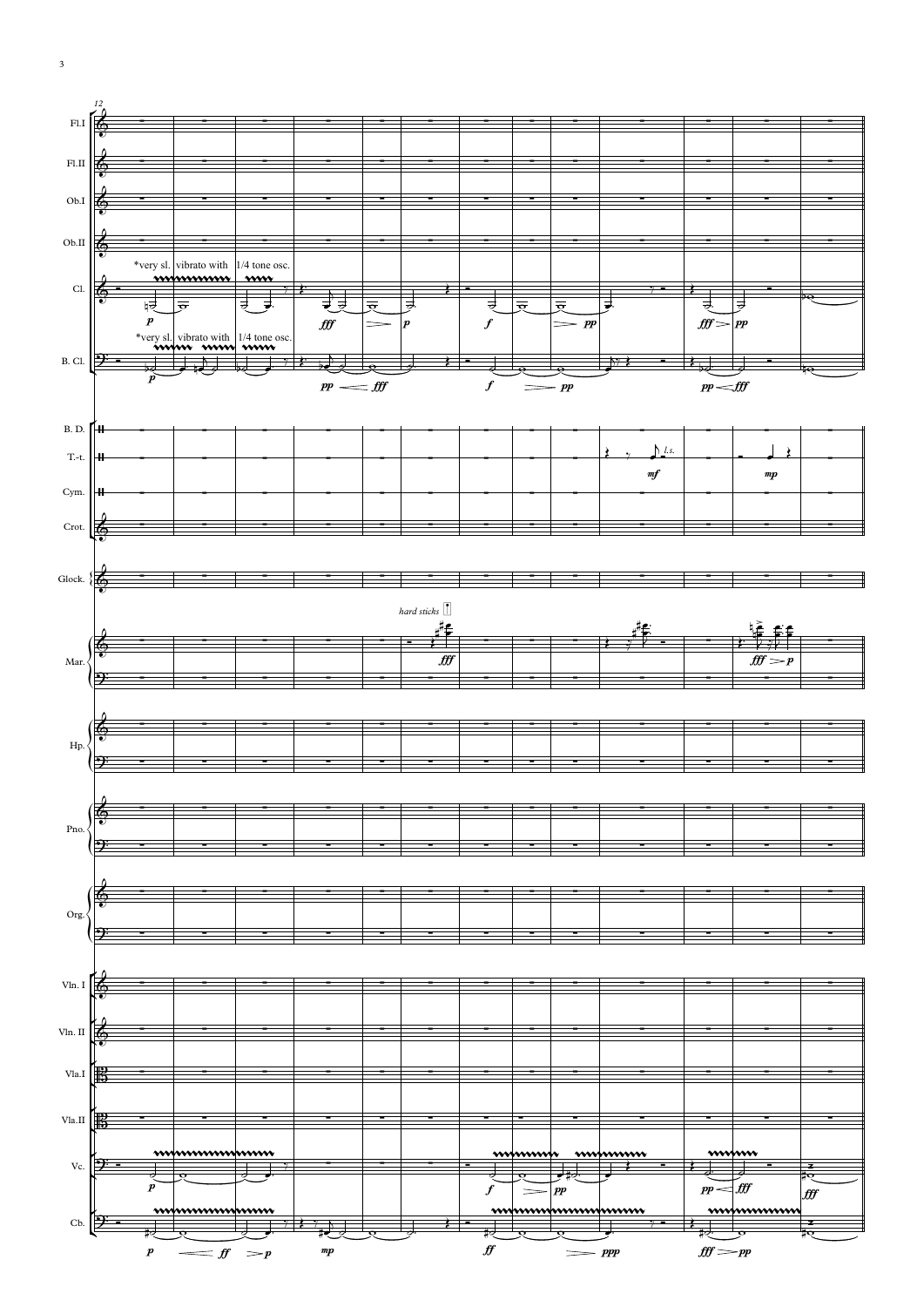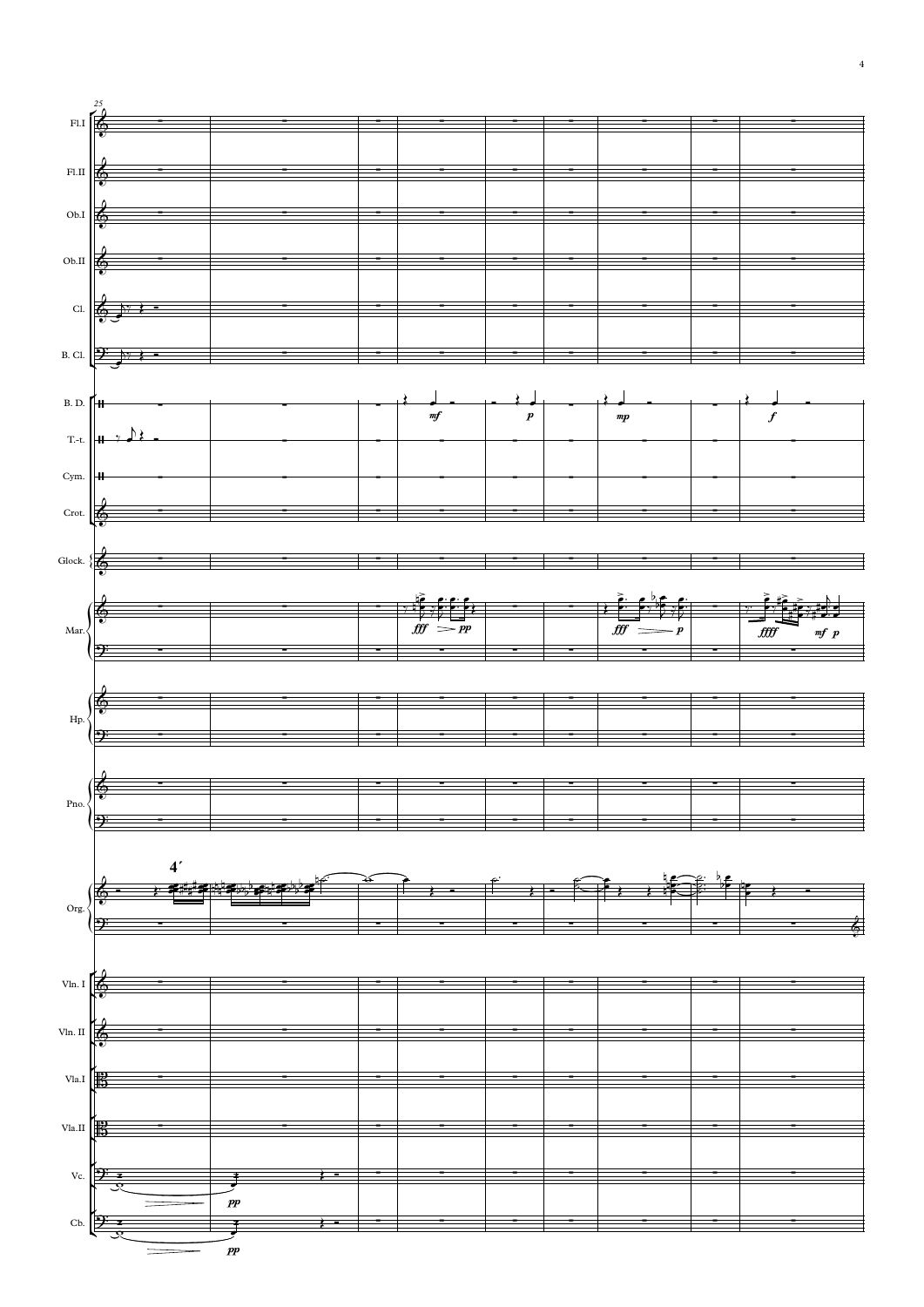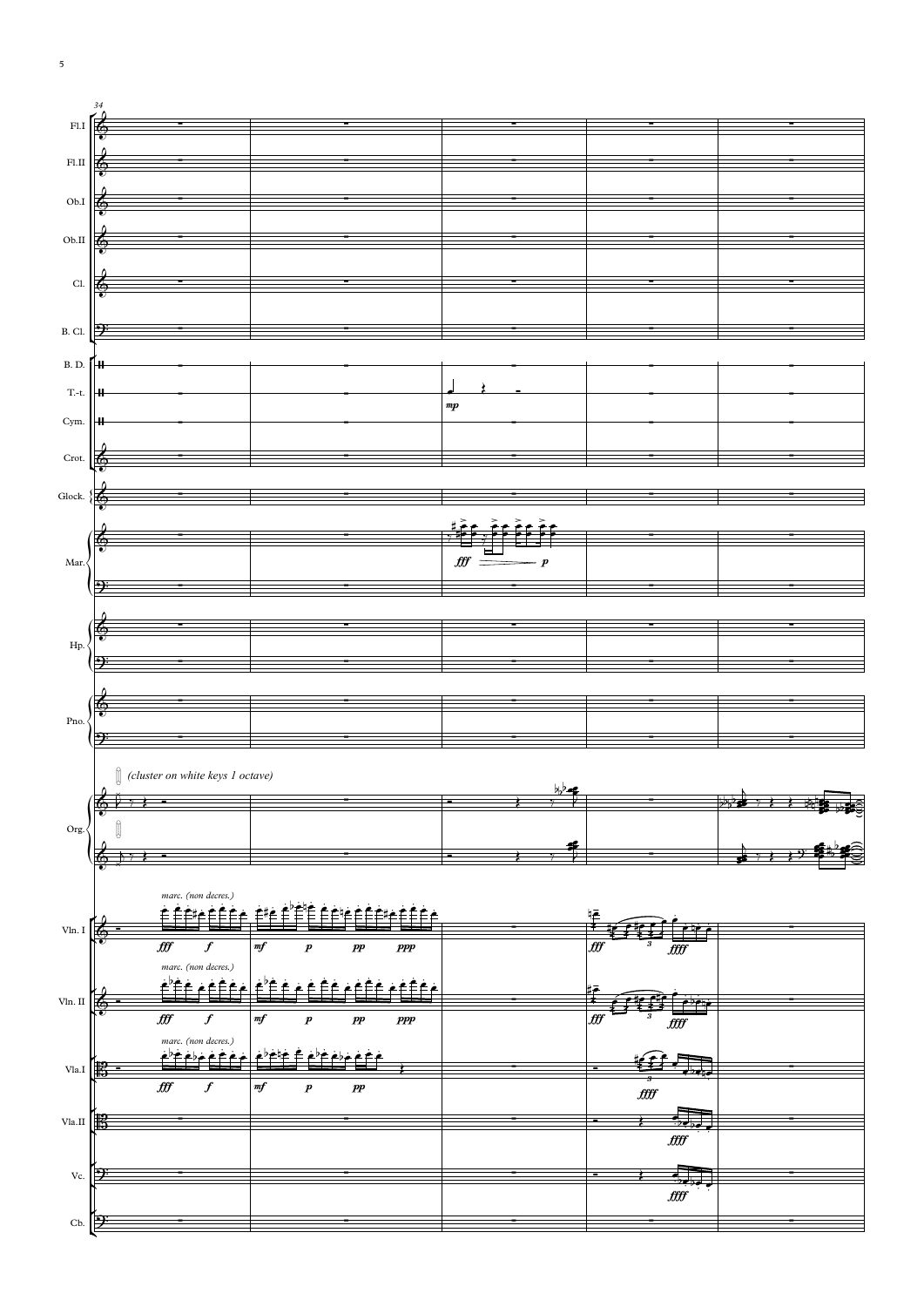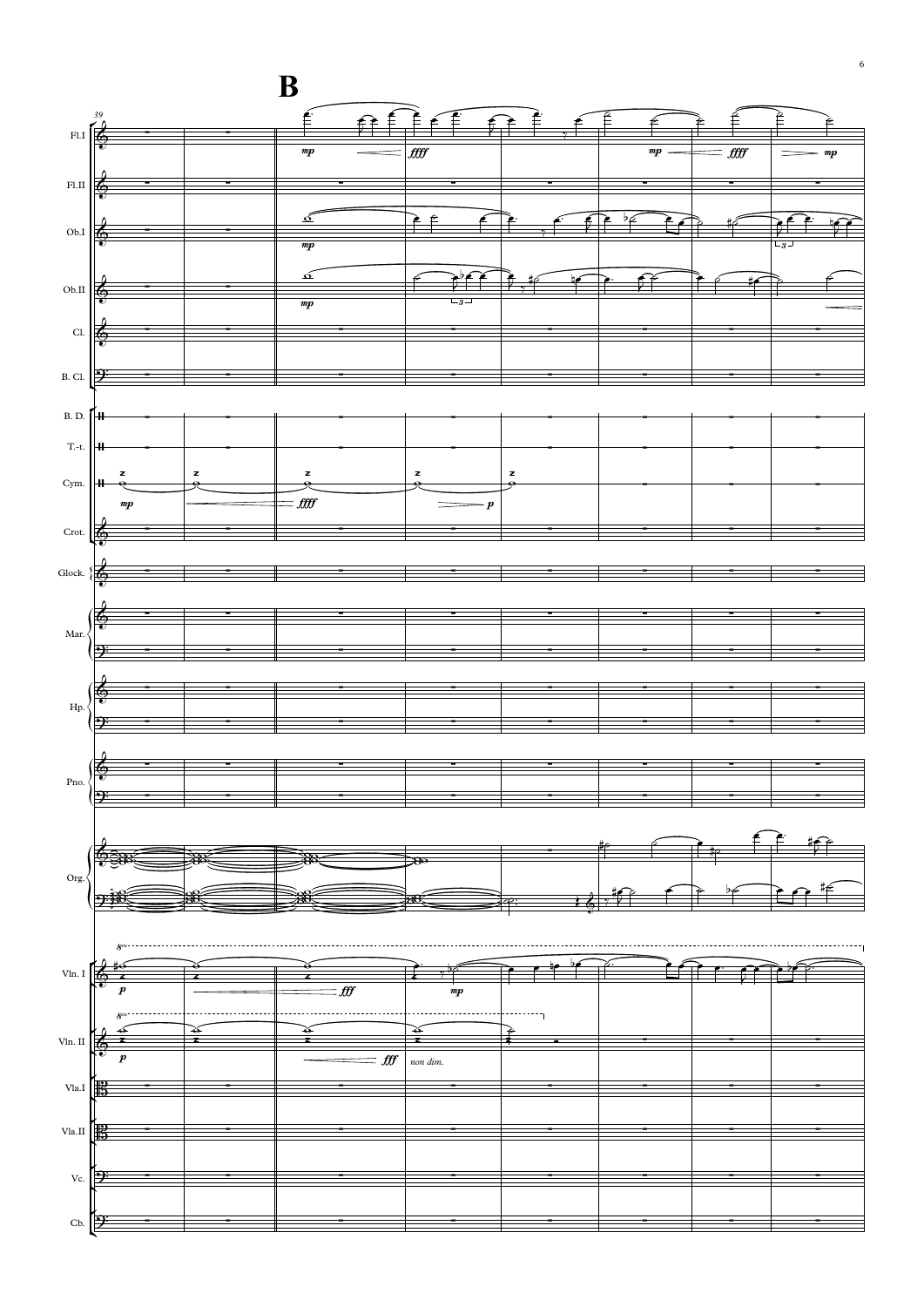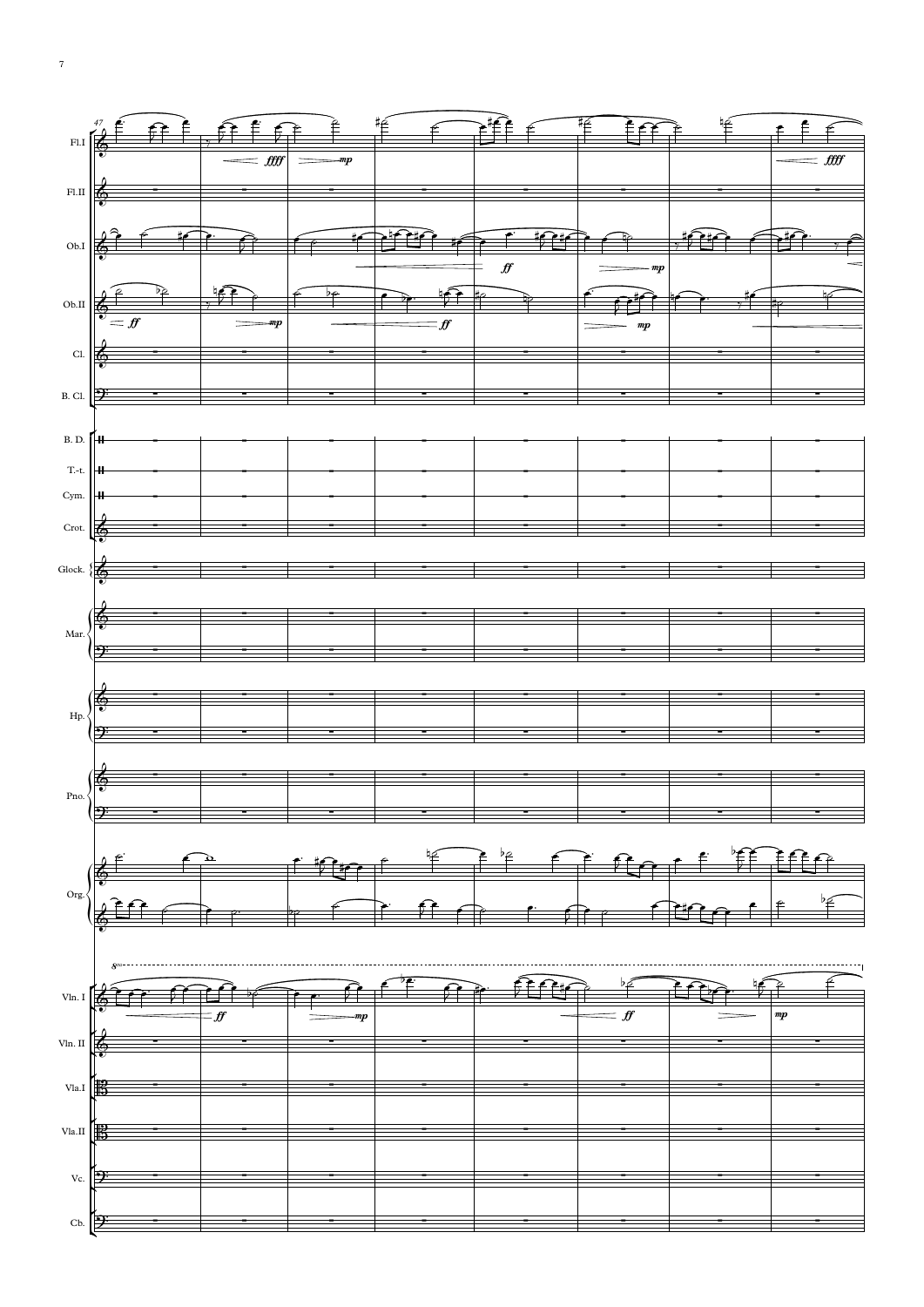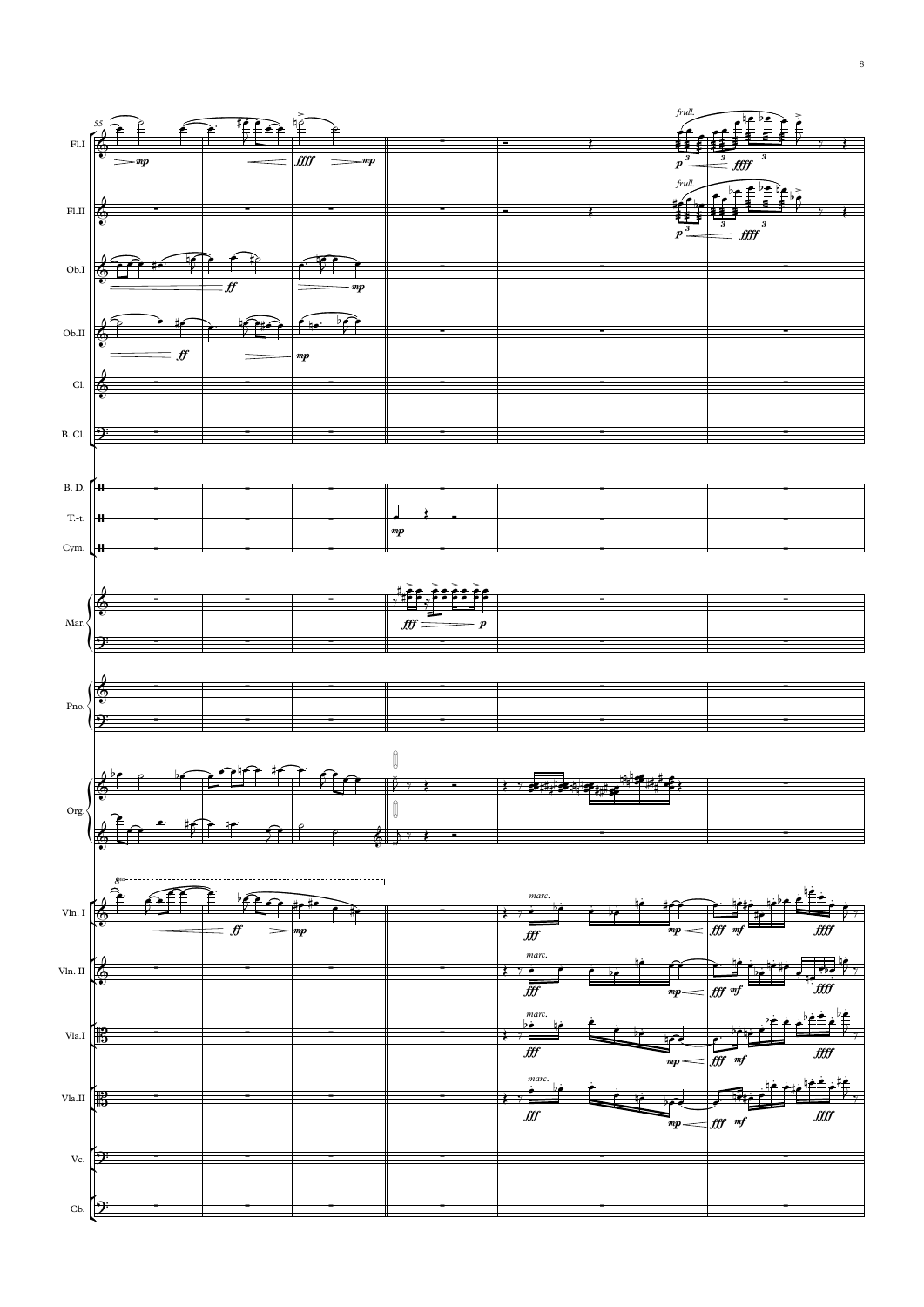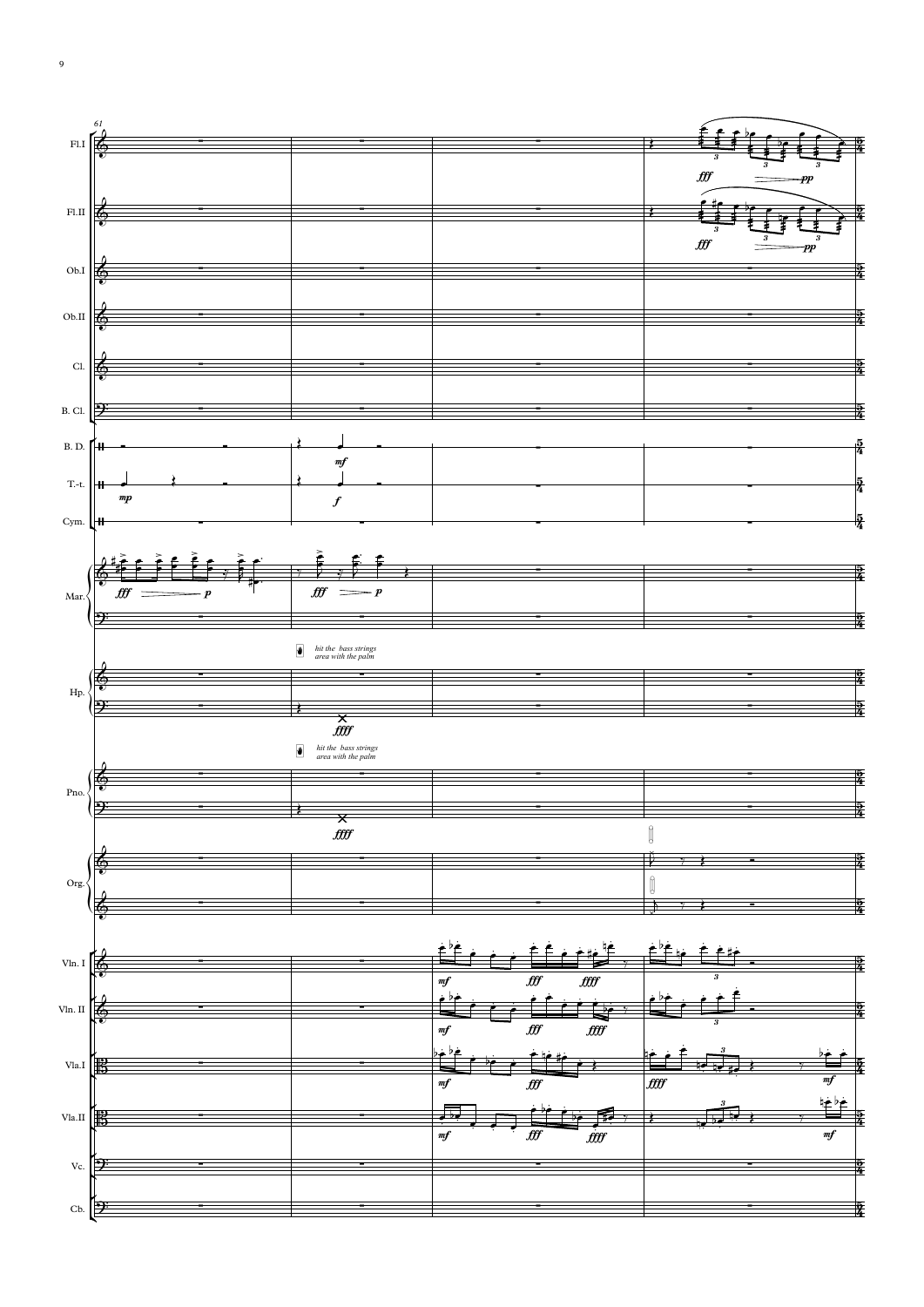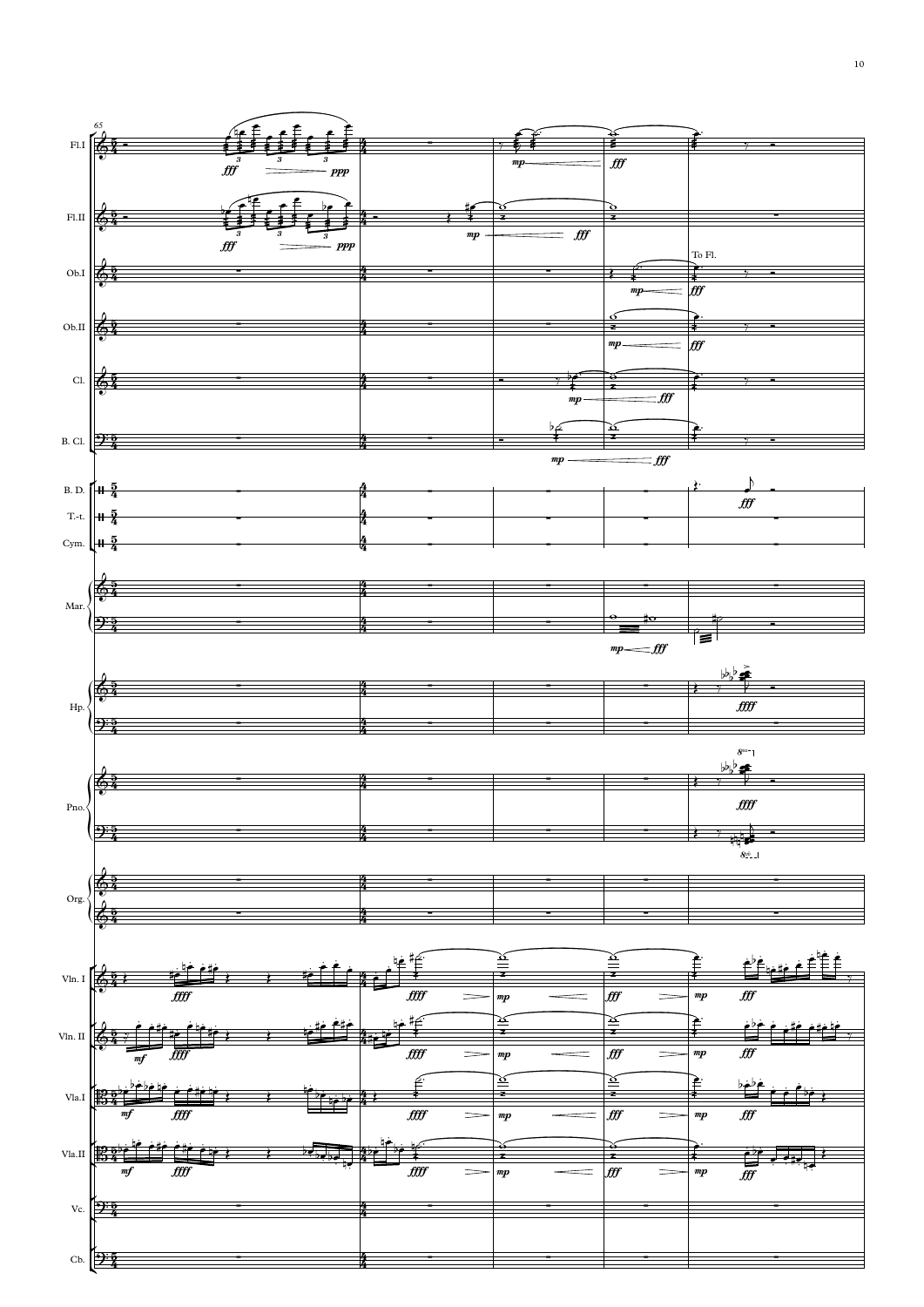

11

fff<sup>f</sup>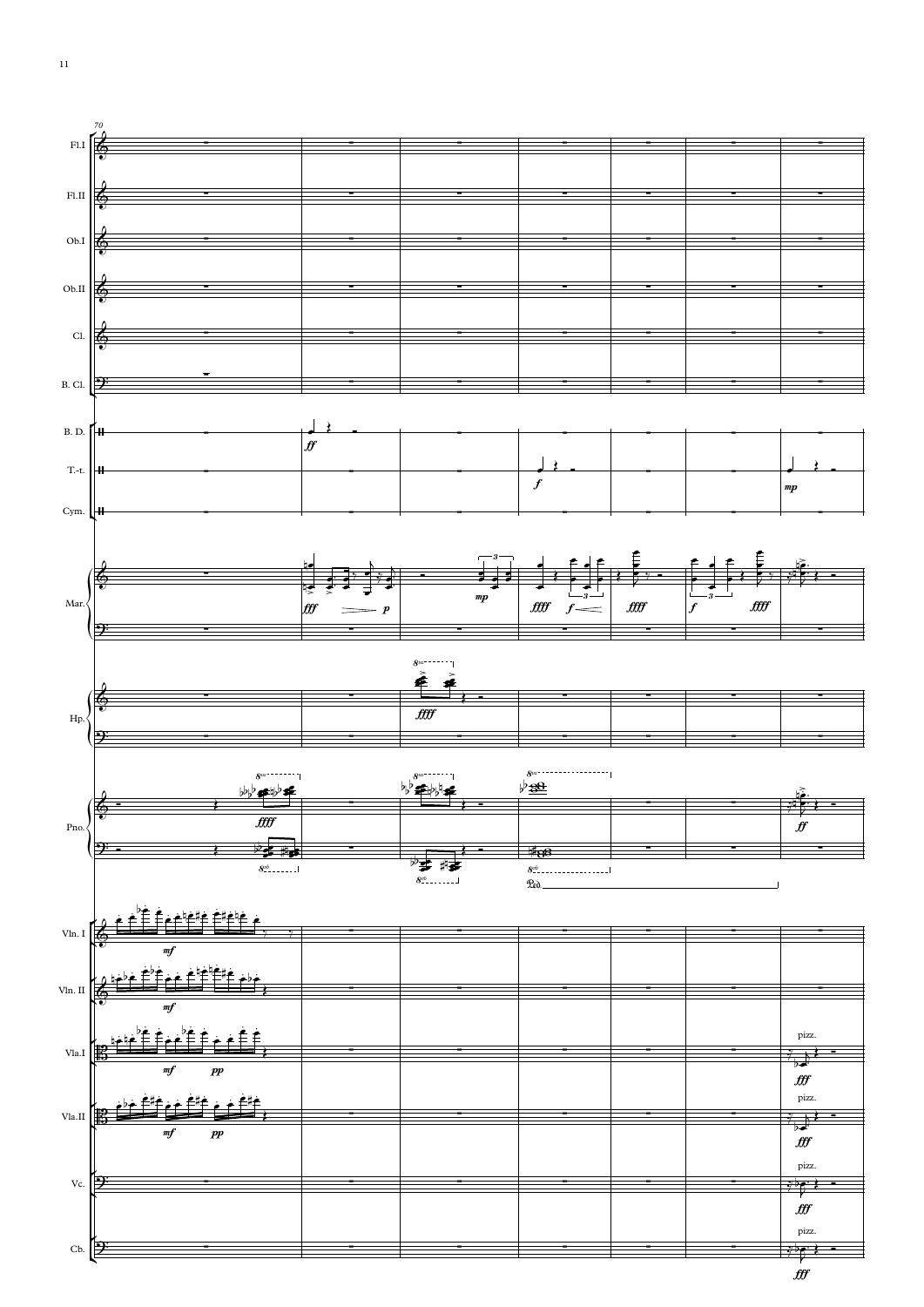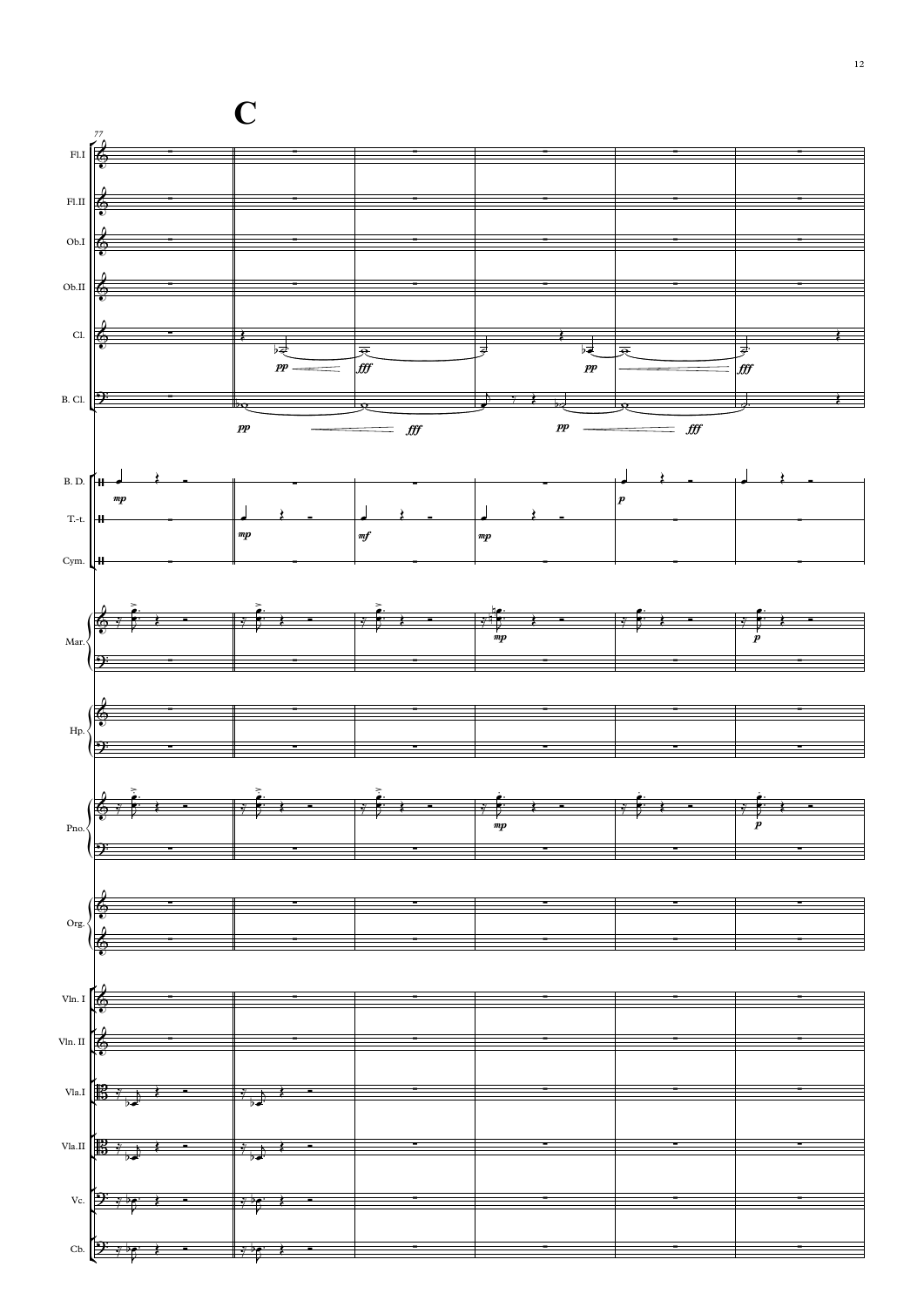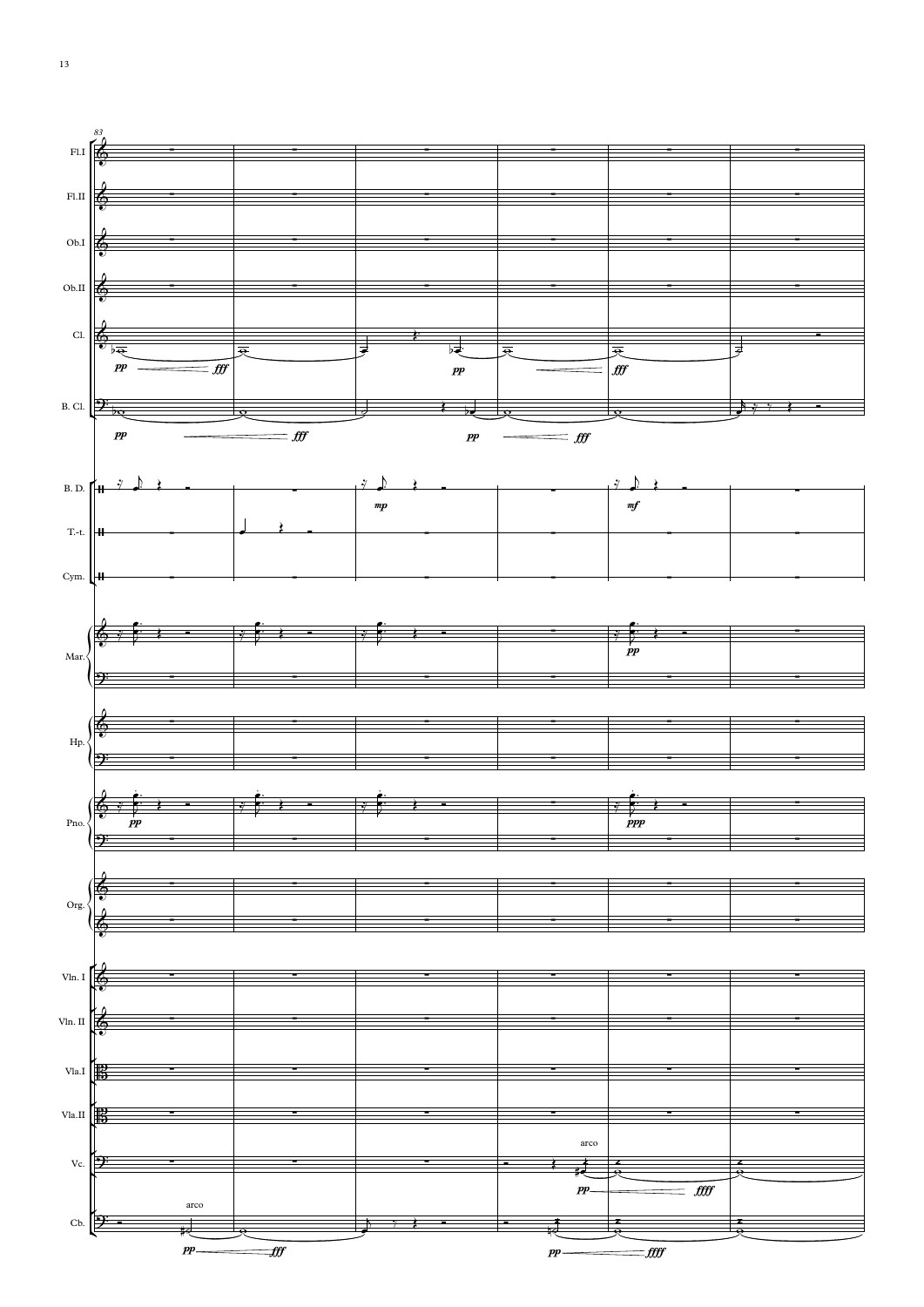

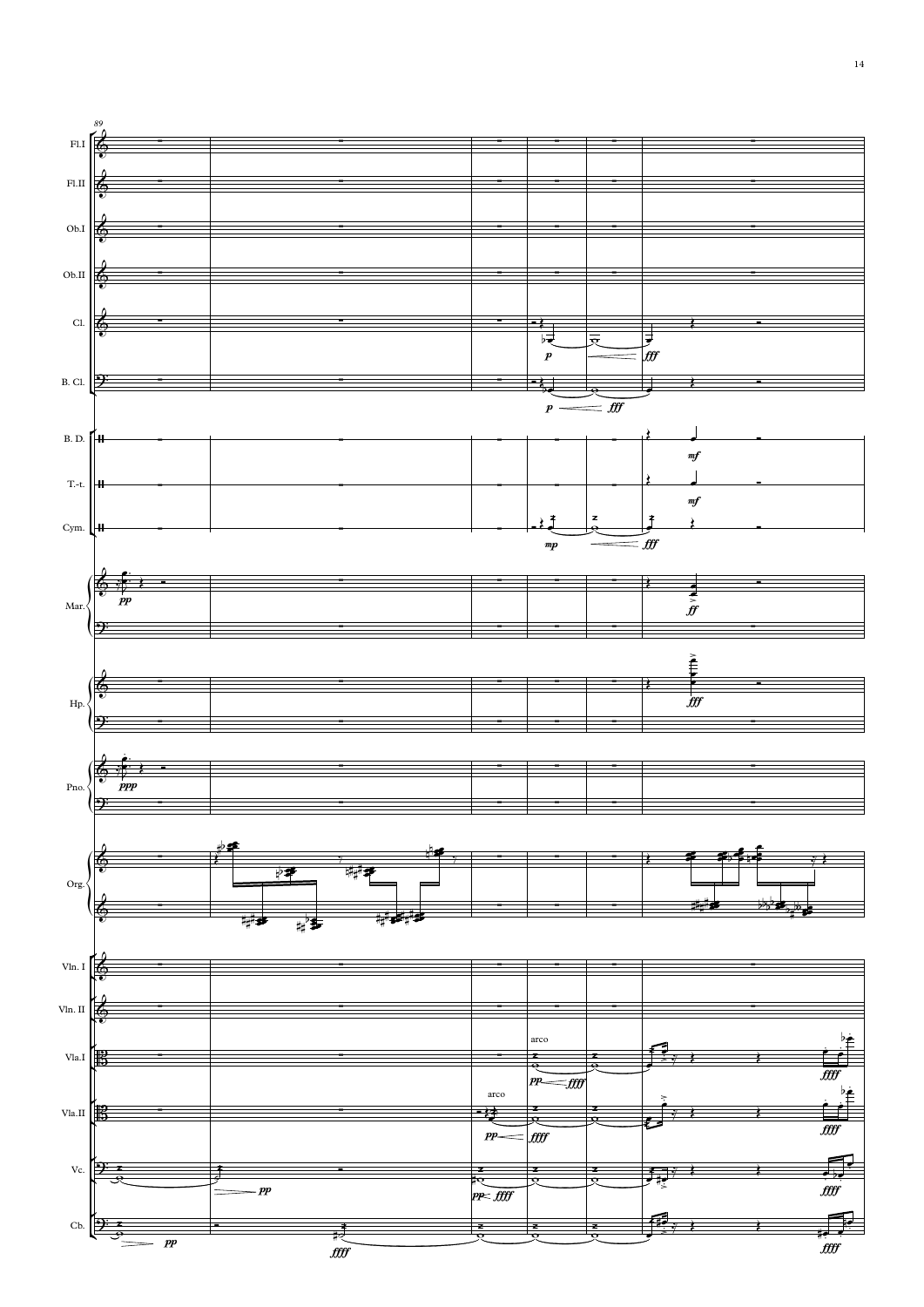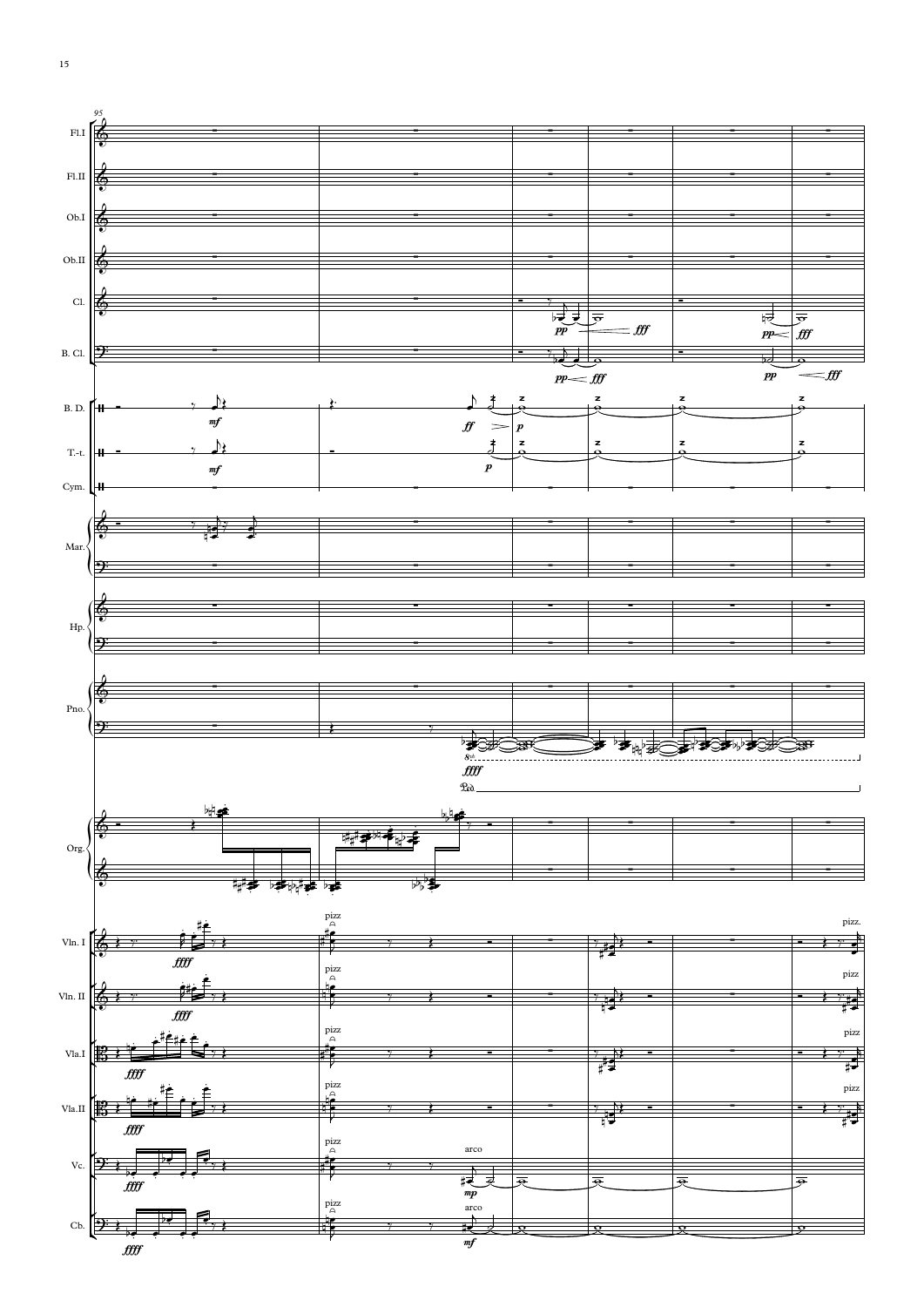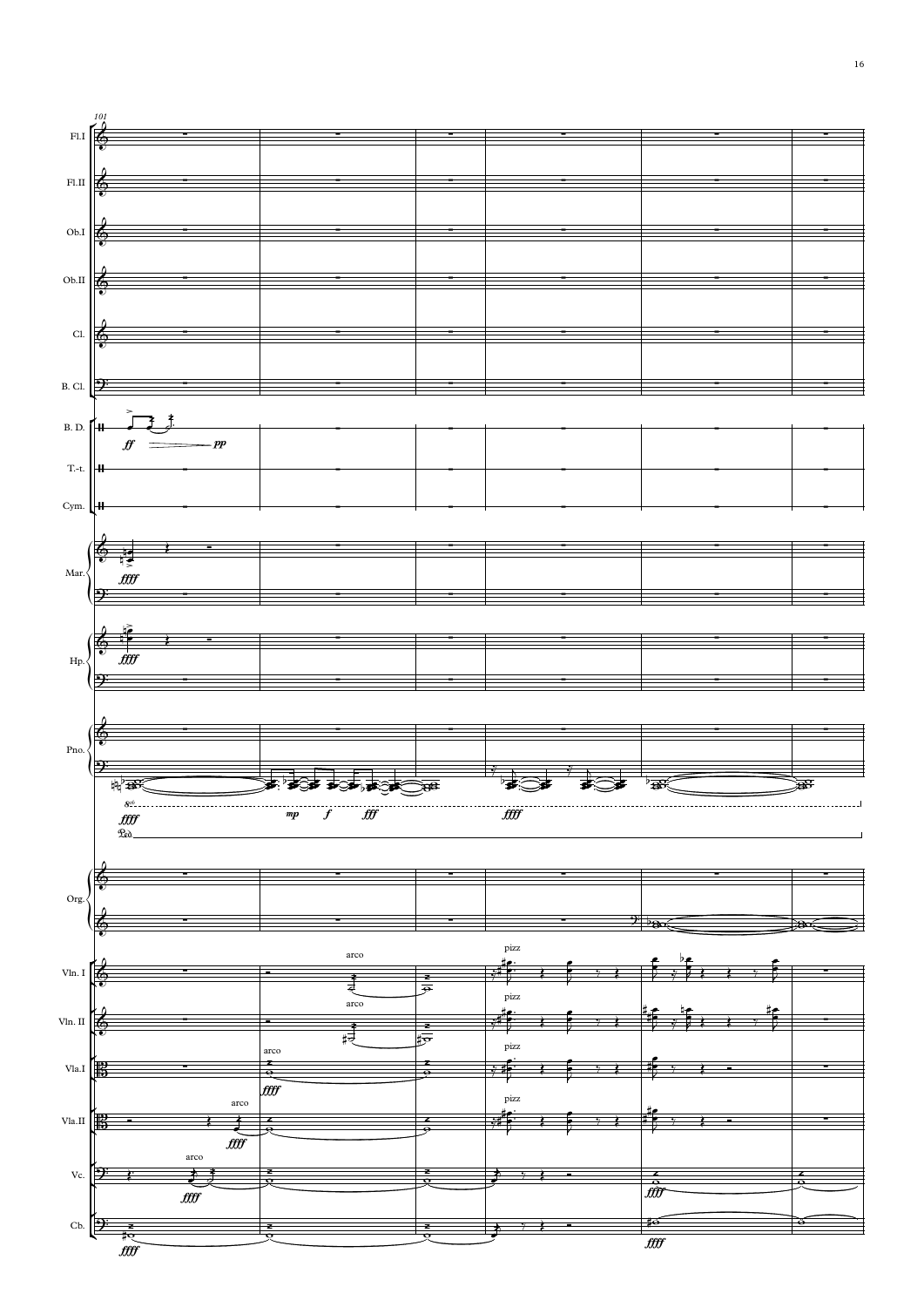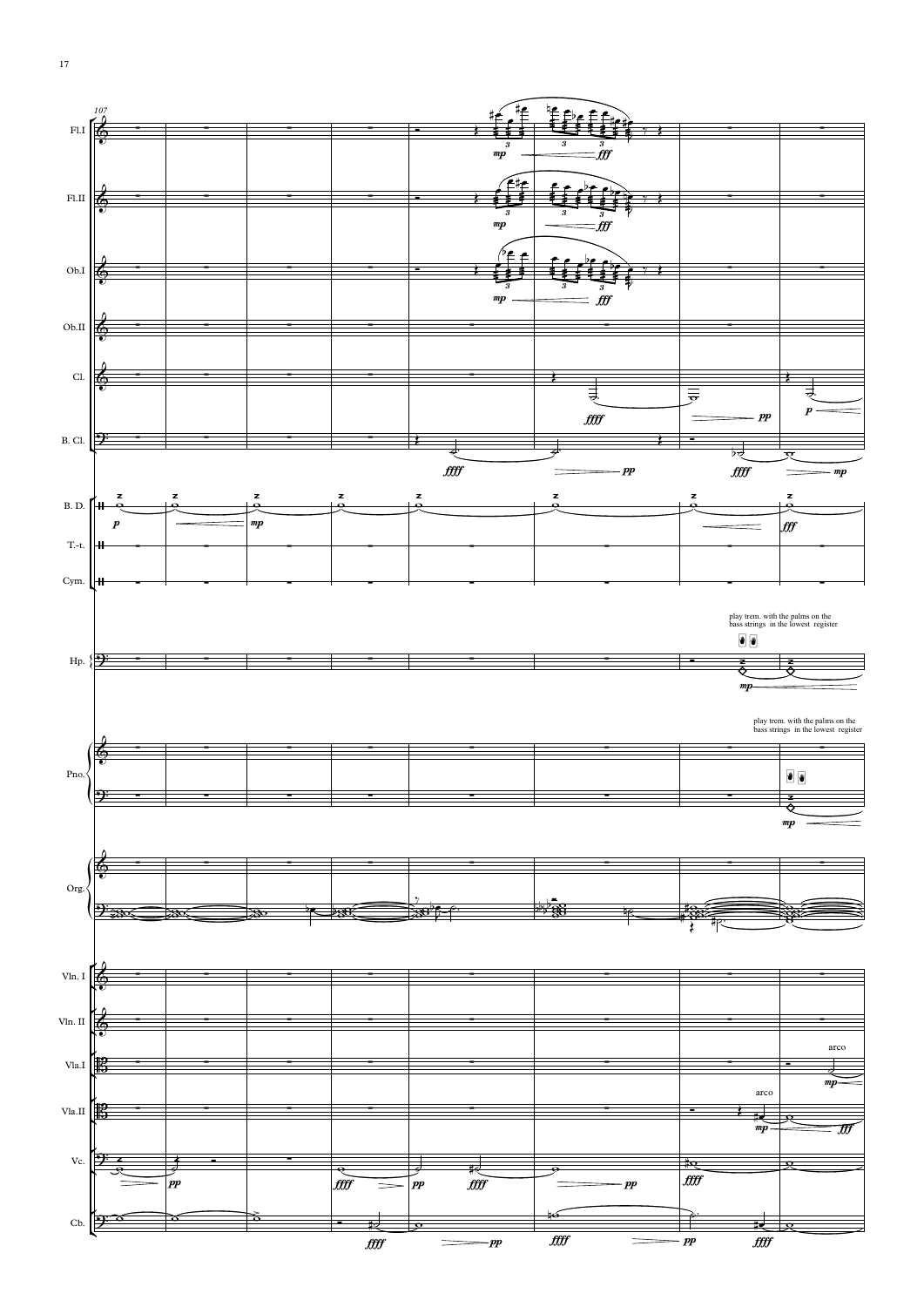

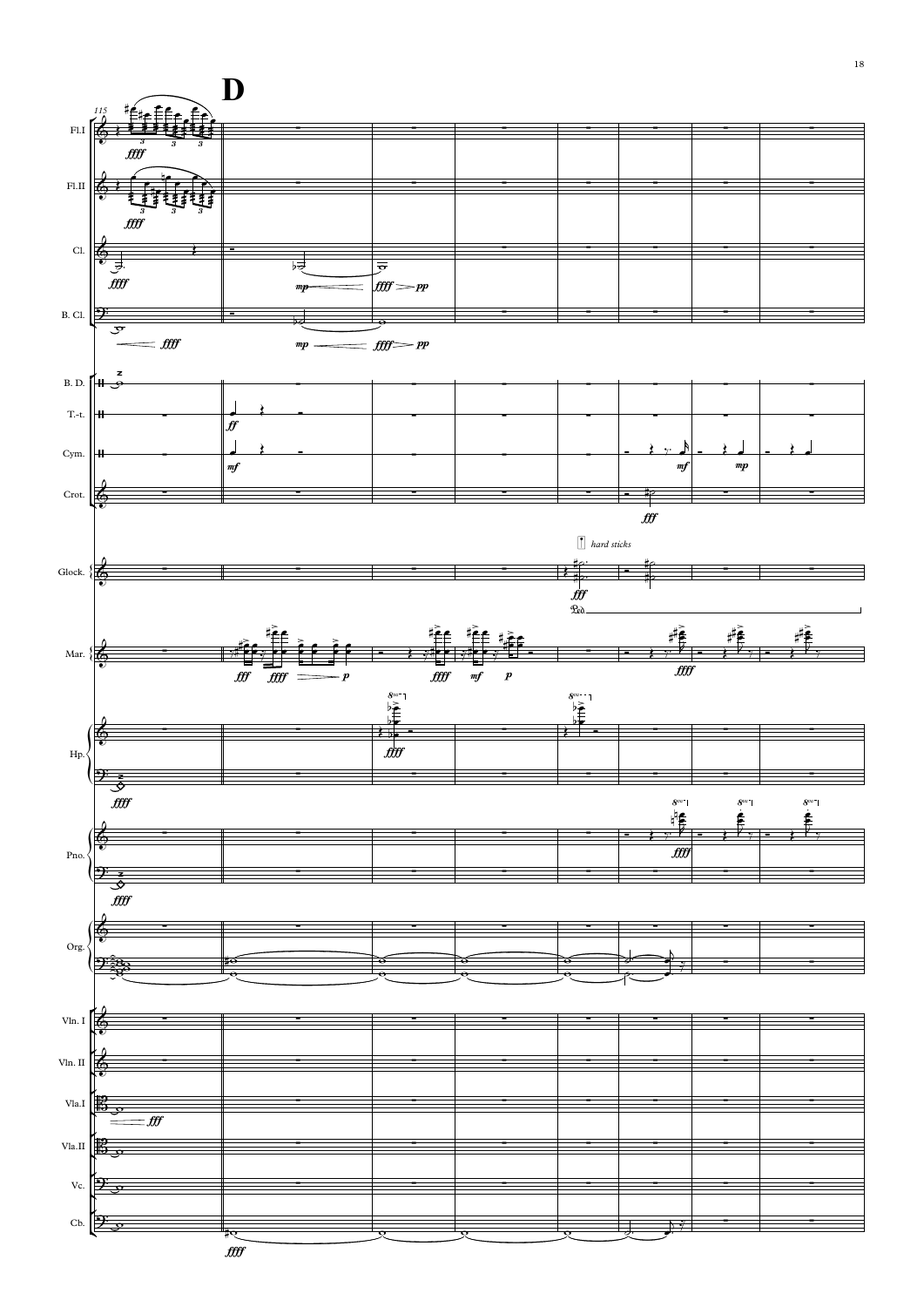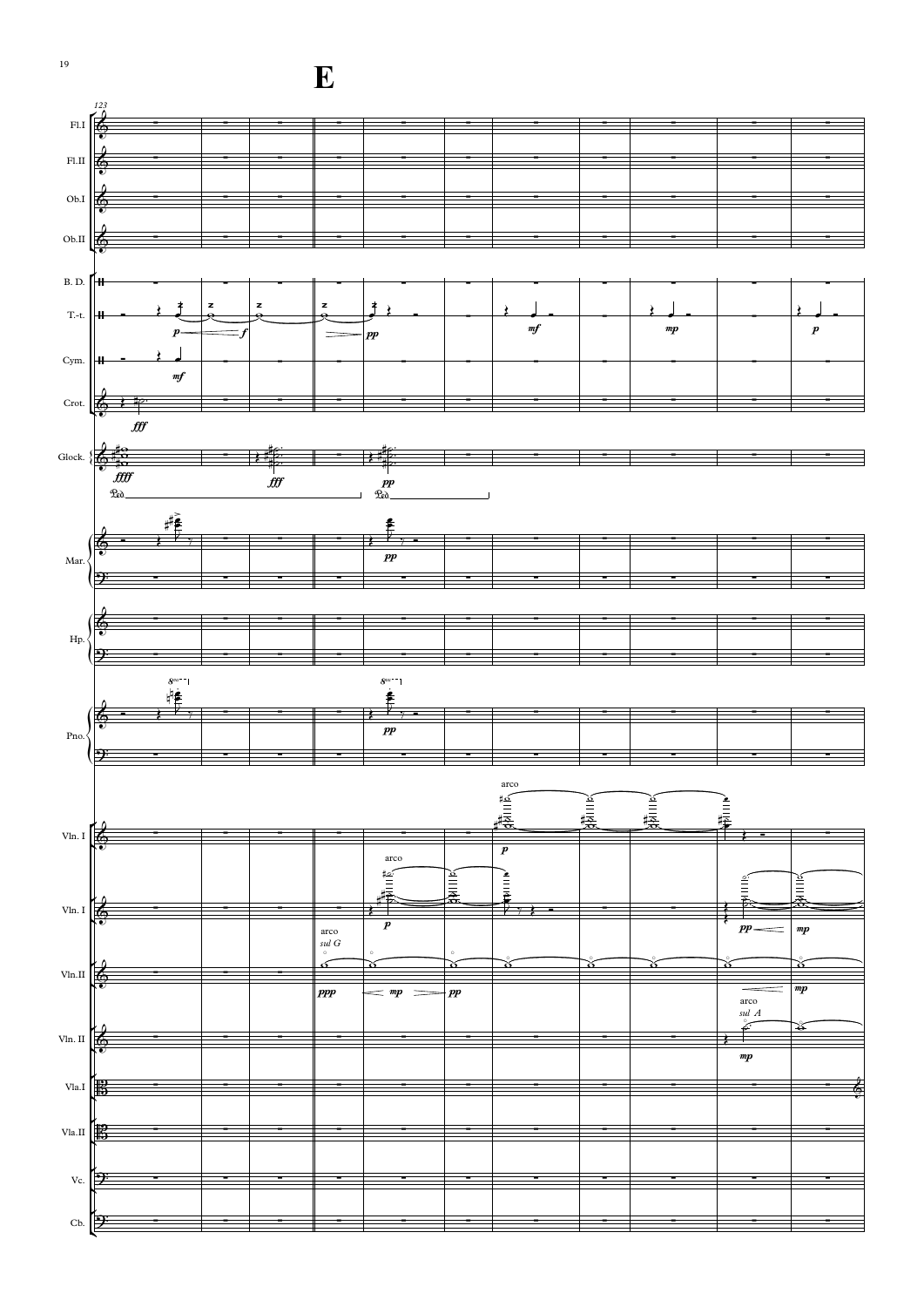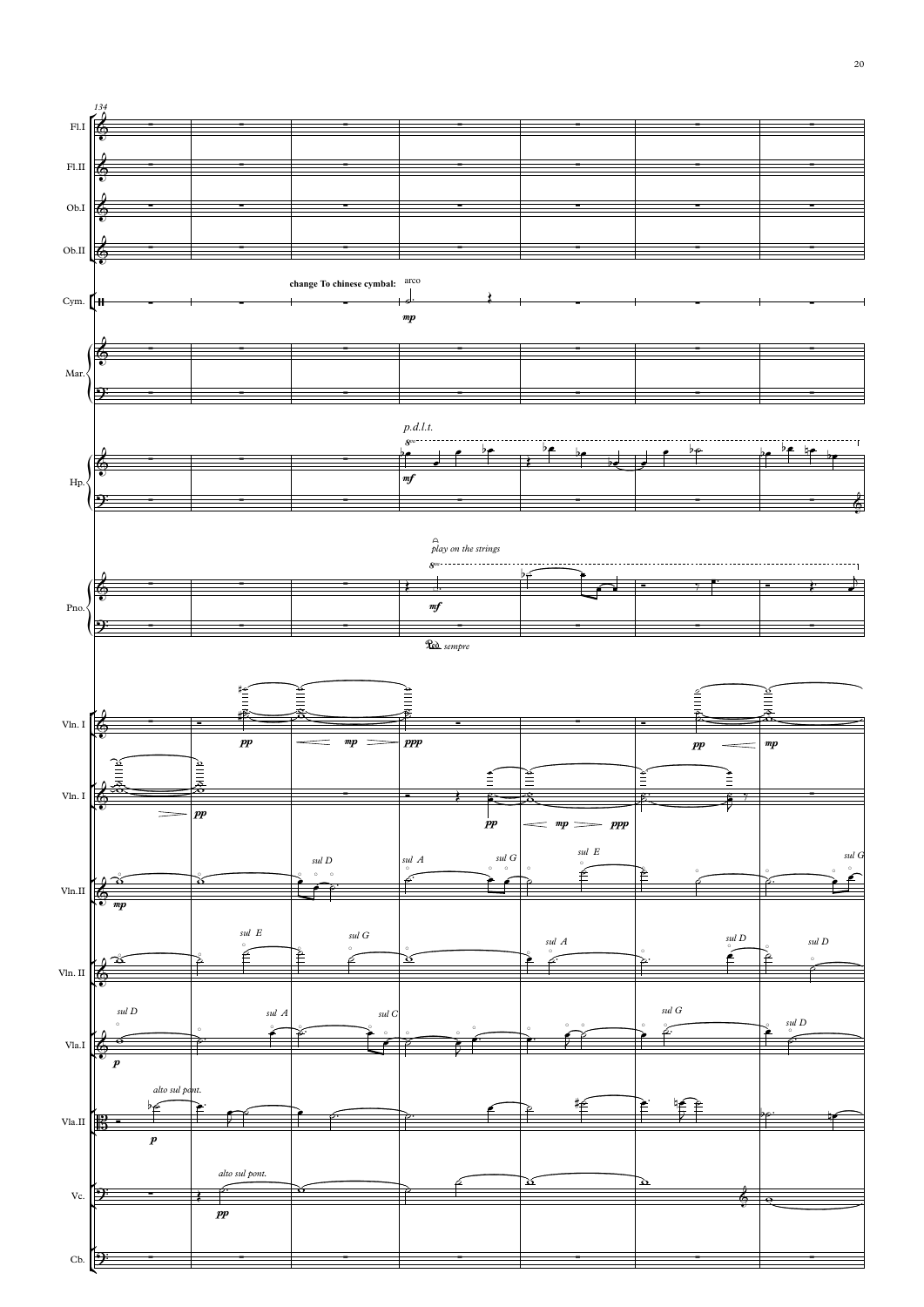

21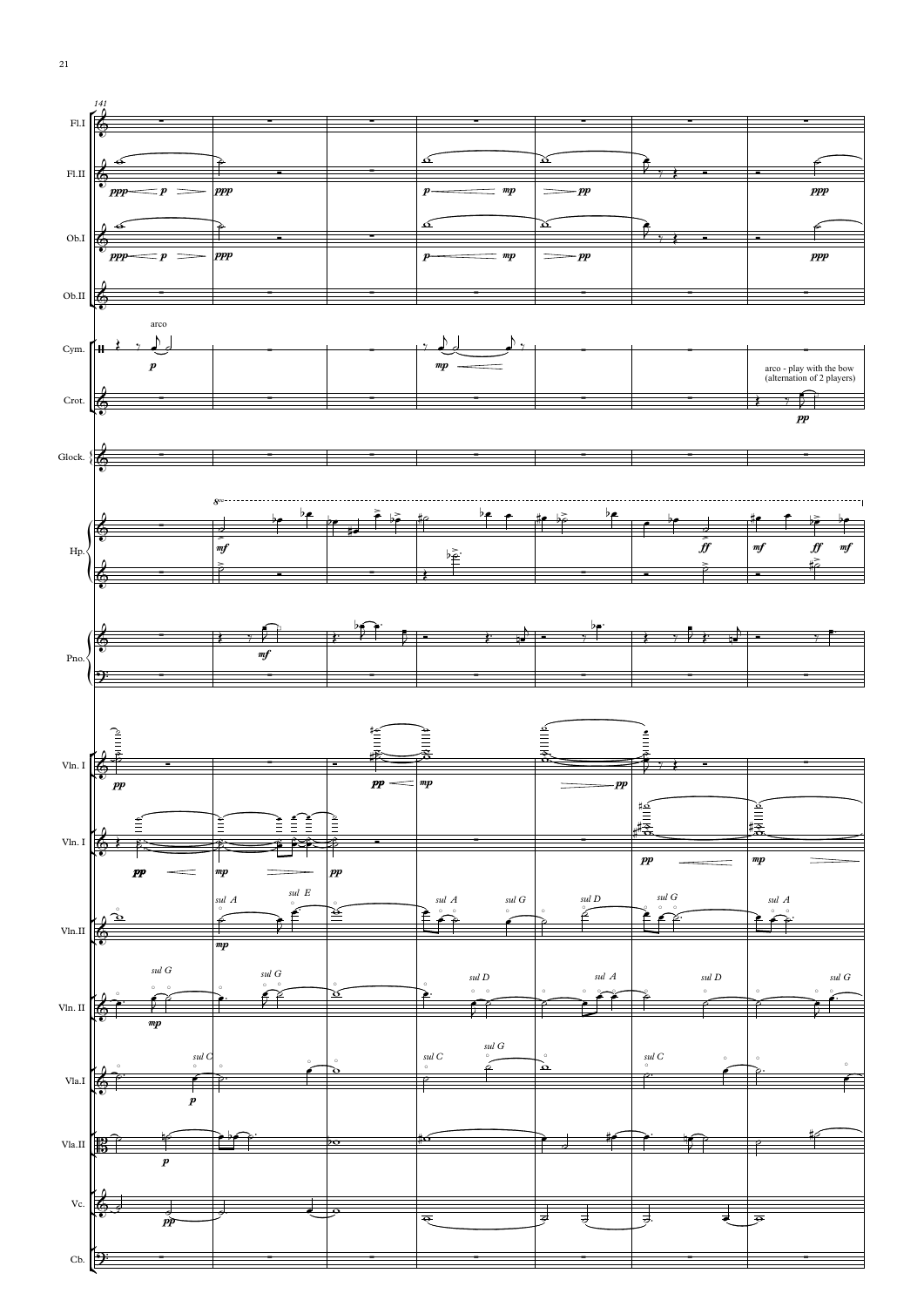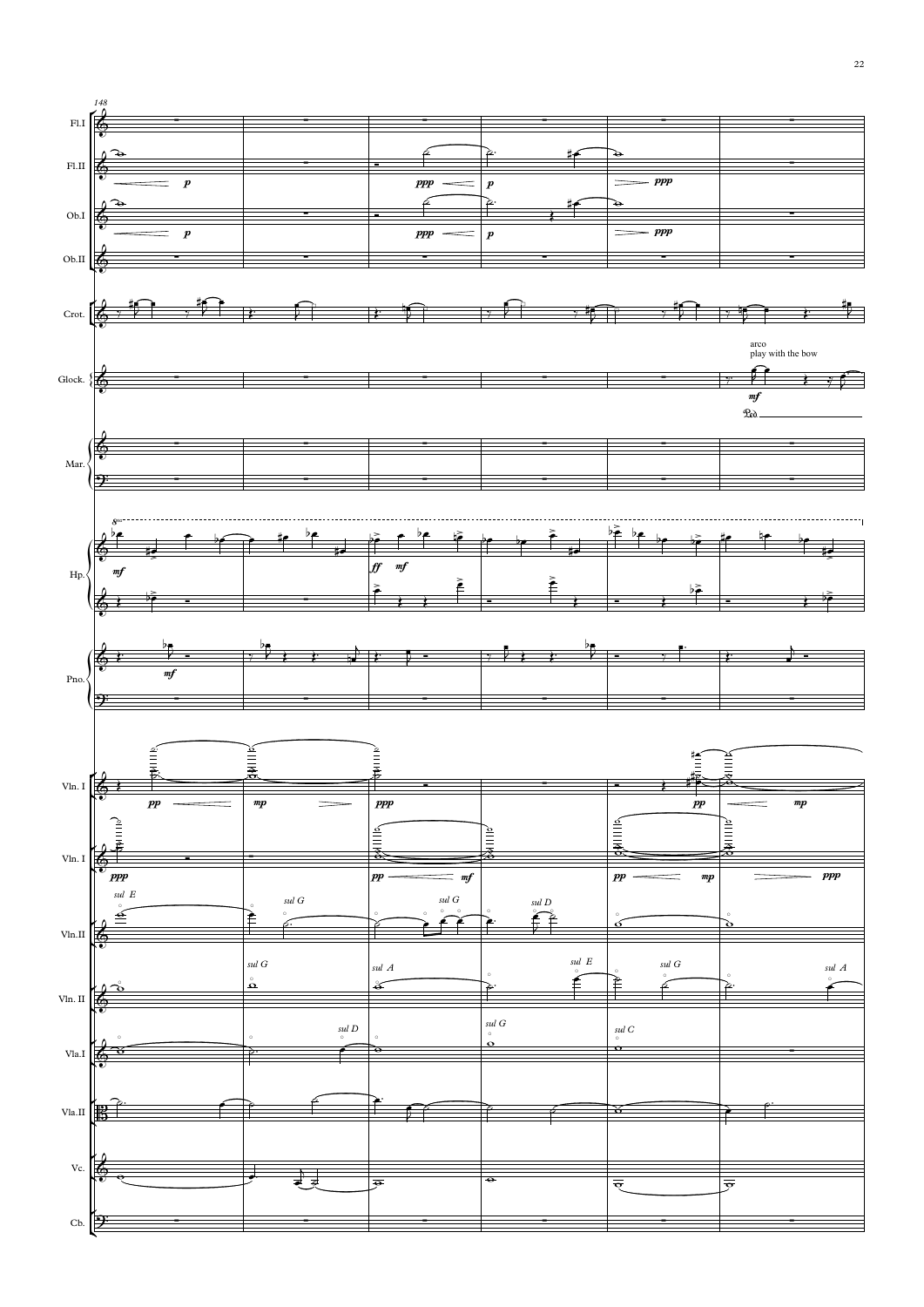